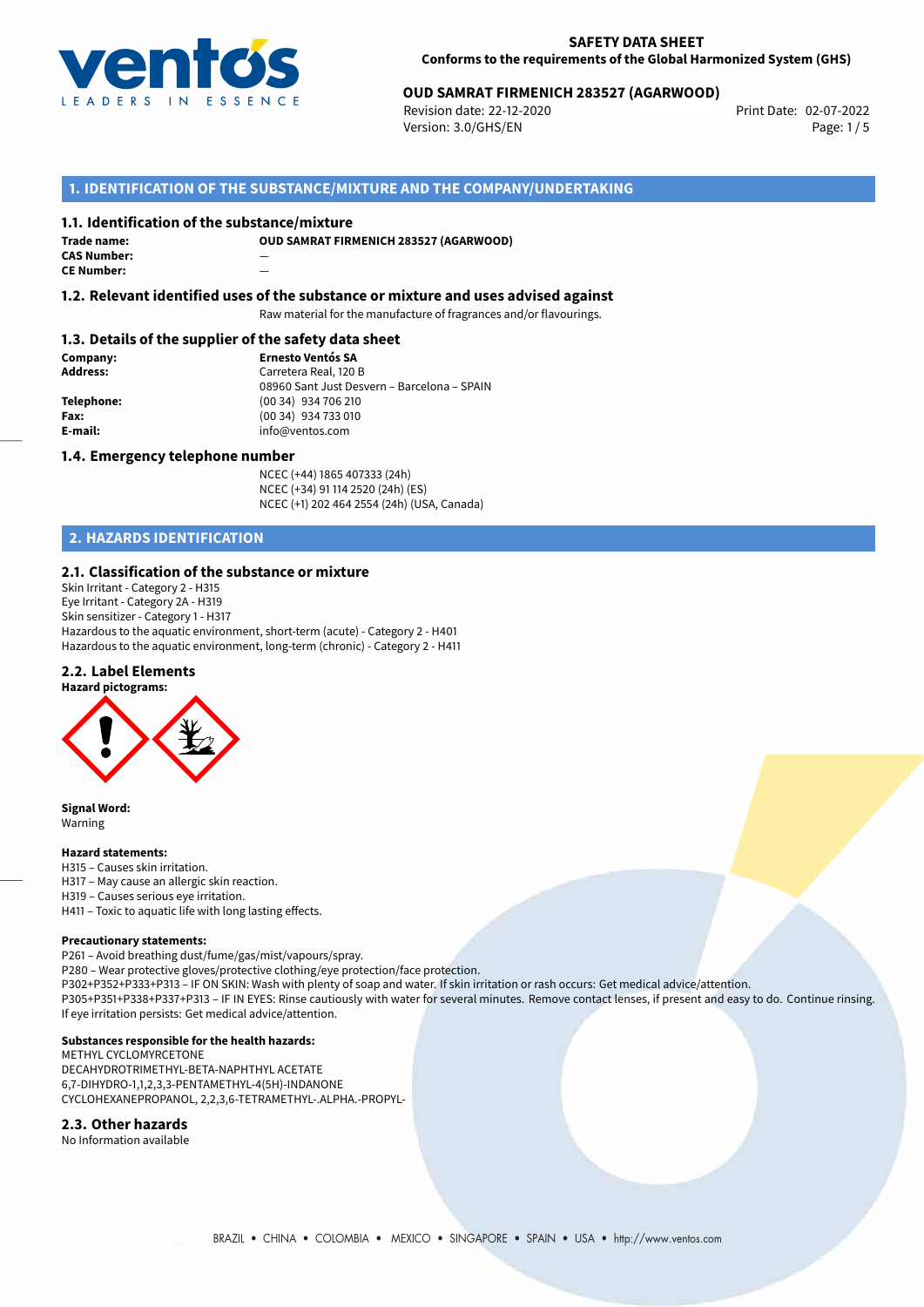

# **OUD SAMRAT FIRMENICH 283527 (AGARWOOD)**<br>Revision date: 22-12-2020<br>Print Date: 02-07-2022

Revision date: 22-12-2020 Version: 3.0/GHS/EN Page: 2 / 5

# **3. COMPOSITION/INFORMATION ON INGREDIENTS**

#### **3.1. Substances**

# Not applicable

#### **3.2. Mixtures**

MIXTURE OF AROMATIC SUBSTANCES

Hazardous constituents:

| <b>Chemical Name</b>                                                                                                                                                                                                          | % (w/w)        | <b>CAS No</b><br><b>EC No</b> | <b>Classification according to GHS</b>                                                                                                                                                                                                                                                                                       |
|-------------------------------------------------------------------------------------------------------------------------------------------------------------------------------------------------------------------------------|----------------|-------------------------------|------------------------------------------------------------------------------------------------------------------------------------------------------------------------------------------------------------------------------------------------------------------------------------------------------------------------------|
| 6,7-DIHYDRO-1,1,2,3,3-PENTAMETHYL-<br>4(5H)-INDANONE                                                                                                                                                                          | $\geq$ 25; <50 | 33704-61-9<br>251-649-3       | Acute Toxicity - Category 5 (oral) - H303<br>Skin Irritant - Category 2 - H315<br>Eye Irritant - Category 2A - H319<br>Skin sensitizer - Category 1B - H317<br>Hazardous to the aquatic environment, short-term (acute) - Category 2 - H401<br>Hazardous to the aquatic environment, long-term (chronic) - Category 2 - H411 |
| METHYL CYCLOMYRCETONE                                                                                                                                                                                                         | $>10$ ; < 25   | 54464-57-2<br>259-174-3       | Skin Irritant - Category 2 - H315<br>Skin sensitizer - Category 1B - H317<br>Hazardous to the aquatic environment, short-term (acute) - Category 2 - H401<br>Hazardous to the aquatic environment, long-term (chronic) - Category 1 - H410                                                                                   |
| DECAHYDROTRIMETHYL-BETA-NAPHTHYL<br><b>ACETATE</b>                                                                                                                                                                            | $>10$ ; $<$ 25 | 24238-95-7<br>246-105-7       | Skin sensitizer - Category 1B - H317<br>Hazardous to the aquatic environment, short-term (acute) - Category 2 - H401                                                                                                                                                                                                         |
| CYCLOHEXANEPROPANOL,<br>2,2,3,6-TETRAMETHYL-,ALPHA.-PROPYL-                                                                                                                                                                   | $>1$ ; $<$ 10  | 95851-08-4<br>478-330-3       | Skin sensitizer - Category 1 - H317                                                                                                                                                                                                                                                                                          |
| AMBRINOL                                                                                                                                                                                                                      | $>1$ ; $<$ 10  | 41199-19-3<br>255-256-8       | Skin Irritant - Category 2 - H315<br>Hazardous to the aquatic environment, short-term (acute) - Category 3 - H402<br>Hazardous to the aquatic environment, long-term (chronic) - Category 3 - H412                                                                                                                           |
| 3,8,8,11a-TETRAMETHYLDODECAHYDRO-<br>5H-3,5a-EPOXY-NAPHT[2,1-C]OXEPIN IN<br><b>IPM</b><br>$\mathbf{r}$ and $\mathbf{r}$ and $\mathbf{r}$ and $\mathbf{r}$ and $\mathbf{r}$ and $\mathbf{r}$ and $\mathbf{r}$ and $\mathbf{r}$ | $>1$ ; $<$ 10  | 57345-19-4<br>260-686-4       | Hazardous to the aquatic environment, long-term (chronic) - Category 4 - H413                                                                                                                                                                                                                                                |

[See the full text of the hazard statements in section 16.](#page-4-0)

# **4. FIRST-AID MEASURES**

# **4.1. Description of necessary first aid measures**

| Ingestion:    | Rinse mouth with water.                                                                                               |
|---------------|-----------------------------------------------------------------------------------------------------------------------|
|               | Obtain medical advice.                                                                                                |
|               | Keep at rest. Do not induce vomiting.                                                                                 |
| Eye contact:  | In case of contact with eyes, rinse immediately with plenty of water for at least 15 minutes and seek medical advice. |
| Inhalation:   | Remove person to fresh air and keep at rest.                                                                          |
|               | Seek immediate medical advice.                                                                                        |
| Skin contact: | Take off immediately all contaminated clothing.                                                                       |
|               | Thoroughly wash affected skin with soap and water.                                                                    |
|               | Seek medical attention if symptoms persist.                                                                           |

# **4.2. Most important symptoms and effects, both acute and delayed**

No information available.

#### **4.3. Indication of any immediate medical attention and special treatment needed** No information available.

### **5. FIRE-FIGHTING MEASURES**

# **5.1. Extinguishing Media**

Water spray, carbon dioxide, dry chemical powder or appropriate foam. For safety reasons do not use full water jet.

# **5.2. Special hazards arising from the substance or mixture**

Known or Anticipated Hazardous Products of Combustion: Emits toxic fumes under fire conditions.

### **5.3. Advice for firefighters**

High temperatures can lead to high pressures inside closed containers. Avoid inhalation of vapors that are created. Use appropriate respiratory protection. Do not allow spillage of fire to be poured into drains or watercourses. Wear self-contained breathing apparatus and protective clothing.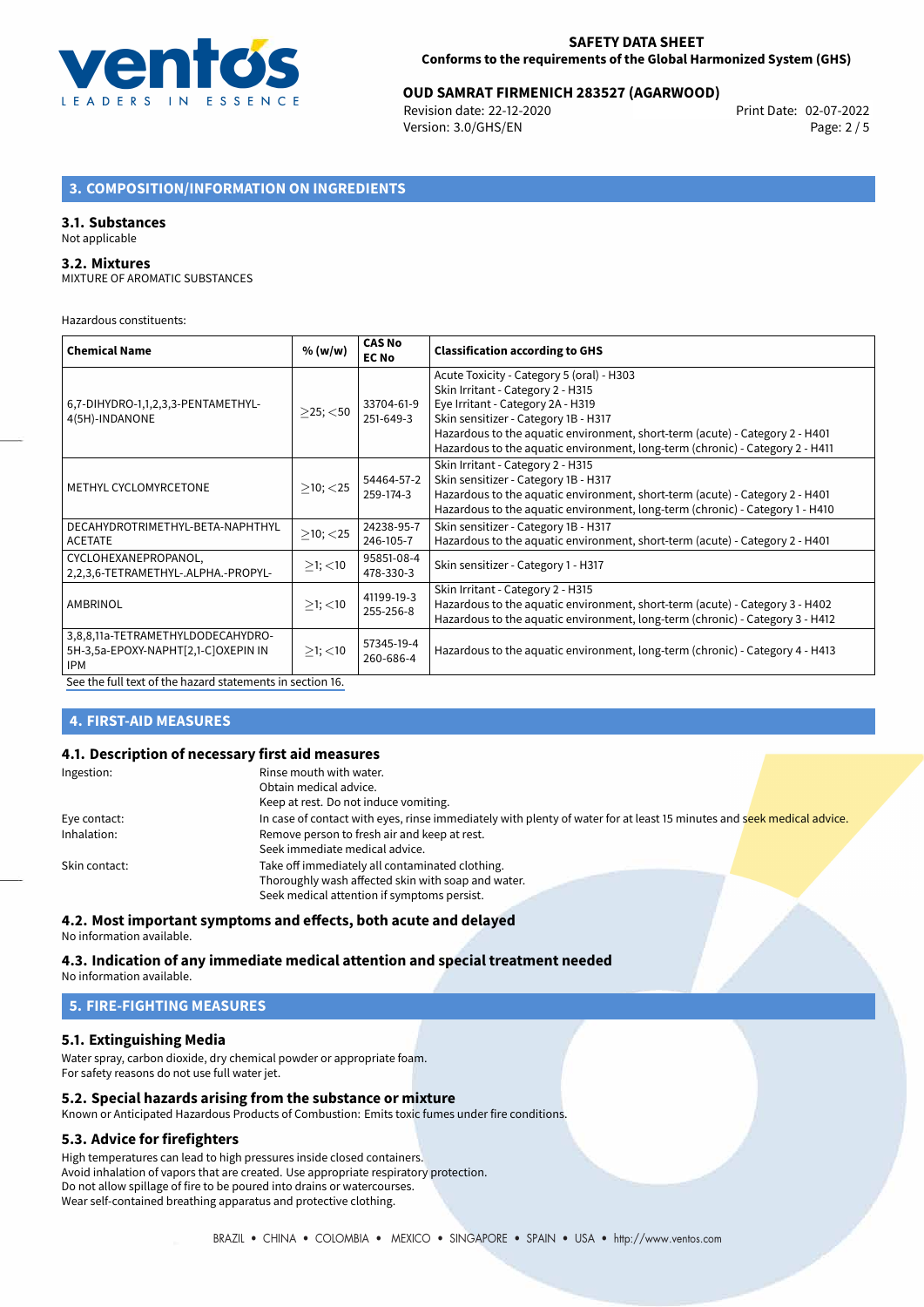

# **OUD SAMRAT FIRMENICH 283527 (AGARWOOD)**<br>Revision date: 22-12-2020<br>Print Date: 02-07-2022

Revision date: 22-12-2020 Version: 3.0/GHS/EN Page: 3 / 5

# **6. ACCIDENTAL RELEASE MEASURES**

# **6.1. Personal precautions, protective equipment and emergency procedures**

Evacuate surronding areas. Ensure adequate ventilation. Keep unnecessary and unprotected personnel from entering. Do not breathe vapor/spray. Avoid contact with skin and eyes. Information regarding personal protective measures: see section 8.

#### **6.2. Environmental precautions**

To avoid possible contamination of the environment, do not discharge into any drains, surface waters or groundwaters.

#### **6.3. Methods and materials for containment and cleaning up**

Cover with an inert, inorganic, non-combustible absorbent material (e.g. dry-lime, sand, soda ash). Place in covered containers using non-sparking tools and transport outdoors. Avoid open flames or sources of ignition (e.g. pilot lights on gas hot water heater). Ventilate area and wash spill site after material pickup is complete.

#### **6.4. Reference to other sections**

Information regarding exposure controls, personal protection and disposal considerations can be found in sections 8 and 13.

# **7. HANDLING AND STORAGE**

#### **7.1. Precautions for safe handling**

Do not store or handle this material near food or drinking water. Do not smoke. Avoid contact with the eyes, skin and clothing. Wear protective clothing and use glasses. Observe the rules of safety and hygiene at work. Keep in the original container or an alternative made from a compatible material.

# **7.2. Conditions for safe storage, including any incompatibilities**

Store in tightly closed and preferably full containers in a cool, dry and ventilated area, protected from light. Keep away from sources of ignition (e.g. hot surfaces, sparks, flame and static discharges). Keep away from incompatible materials (see section 10).

#### **7.3. Specific end use(s)**

No information available.

# **8. EXPOSURE CONTROLS AND PERSONAL PROTECTION**

#### **8.1. Control parameters**

Components with occupational exposure limits: None known.

#### **8.2. Exposure controls**

Measures should be taken to prevent materials from being splashed into the body. Provide adequate ventilation, according to the conditions of use. Use a mechanical exhaust if required.

#### **8.3. Individual protection measures, such as personal protective equipment**

| Eye/Face protection:             | Chemical safety goggles are recommended. Wash contaminated goggles before reuse.                                                      |
|----------------------------------|---------------------------------------------------------------------------------------------------------------------------------------|
| Hand Protection:                 | Chemical-resistant gloves are recommended. Wash contaminated gloves before reuse.                                                     |
| Body protection:                 | Personal protective equipment for the body should be selected based on the task being performed and the risks<br>involved.            |
| <b>Respiratory Protection:</b>   | In case of insufficient ventilation, use suitable respiratory equipment.                                                              |
| Environmental exposure controls: | Emissions from ventilation or process equipment should be checked to ensure they comply with environmental<br>protection legislation. |
|                                  | In some cases, filters or engineering modifications to the process equipment will be necessary to reduce emissions to                 |
|                                  | acceptable levels.                                                                                                                    |

# **9. PHYSICAL AND CHEMICAL PROPERTIES**

#### **9.1. Information on basic physical and chemical properties**

| Appearance:                      | Liguid          |
|----------------------------------|-----------------|
| Colour:                          | Confo           |
| Odour:                           | Confo           |
| Odour theshold:                  | Not de          |
| pH:                              | Not de          |
| Melting point/freezing point:    |                 |
| Boling point/boiling range (°C): |                 |
| Flash point:                     | $101^{\circ}$ C |
| Evaporation rate:                | Not de          |
|                                  |                 |

Conforms to standard Conforms to standard Not determined Not determined Not determined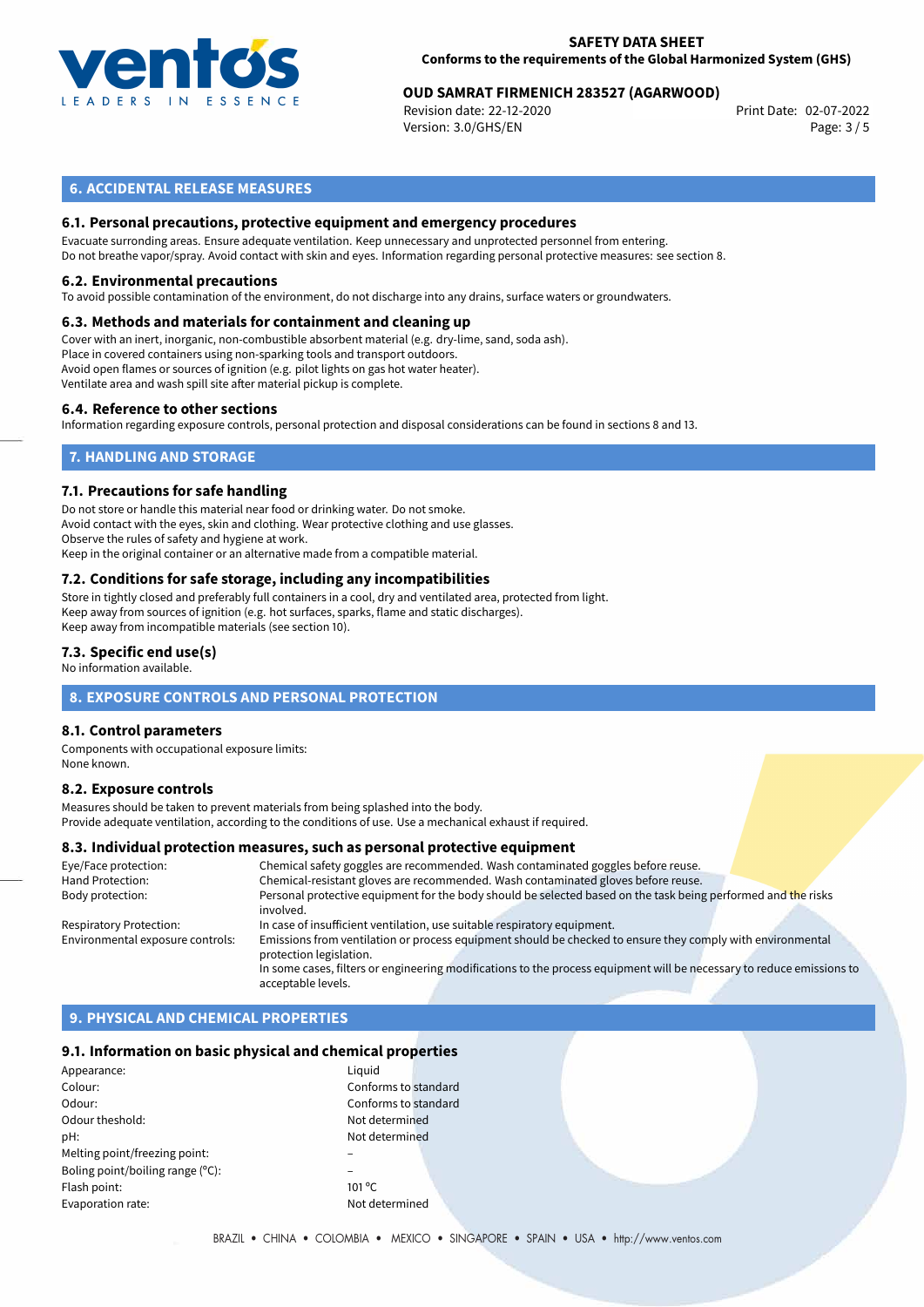

# **OUD SAMRAT FIRMENICH 283527 (AGARWOOD)**<br>Revision date: 22-12-2020<br>Print Date: 02-07-2022

Revision date: 22-12-2020 Version: 3.0/GHS/EN Page: 4 / 5

Flammability: Not determined Lower flammability/Explosive limit: Not determined Upper flammability/Explosive limit: Not determined Vapour pressure: Vapour pressure: Vapour Density: Not determined Density: 0,964−0,984 g/mL (20<sup>o</sup>C)<br>Relative density: 0,964−0,984 (20<sup>o</sup>C) Relative density: 0,964*−*0,984 (20ºC) Solubility in other solvents: SOLUBLE IN ETHANOL Partition coefficient n-octanol/water: Not determined Auto-ignition temperature: Not determined Decomposition temperature: Not determined Viscosity, dynamic: Not determined Viscosity, kinematic: Not determined Explosive properties:<br>
Oxidising properties:<br>
NONE EXPECTED Oxidising properties:

INSOLUBLE IN WATER

# **10. STABILITY AND REACTIVITY**

#### **10.1. Reactivity**

No hazardous reactions if stored and handled as prescribed/indicated.

#### **10.2. Chemical stability**

The product is stable if stored and handled as prescribed/indicated.

#### **10.3. Possibility of hazardous reactions**

No hazardous reactions if stored and handled as prescribed/indicated.

#### **10.4. Conditions to Avoid**

Conditions to Avoid: Excessive heat, flame or other ignition sources.

#### **10.5. Incompatible materials**

Avoid contact with strong acids and bases and oxidizing agents.

#### **10.6. Hazardous decomposition products**

During combustion may form carbon monoxide and unidentified organic compounds.

# **11. TOXICOLOGICAL INFORMATION**

| <b>Acute toxicity</b>             | Based on the data available, the criteria for classification are not met. |  |
|-----------------------------------|---------------------------------------------------------------------------|--|
| <b>Skin corrosion/irritation</b>  | Causes skin irritation.                                                   |  |
| Serious eye damage/irritation     | Causes serious eye irritation.                                            |  |
| Respiratory or skin sensitisation | May cause an allergic skin reaction.                                      |  |
| <b>Germ cell mutagenicity</b>     | Based on the data available, the criteria for classification are not met. |  |
| Carcinogenicity                   | Based on the data available, the criteria for classification are not met. |  |
| <b>Reproductive toxicity</b>      | Based on the data available, the criteria for classification are not met. |  |
| <b>STOT-single exposure</b>       | Based on the data available, the criteria for classification are not met. |  |
| <b>STOT-repeated exposure</b>     | Based on the data available, the criteria for classification are not met. |  |
| <b>Aspiration hazard</b>          | Based on the data available, the criteria for classification are not met. |  |

# **12. ECOLOGICAL INFORMATION**

#### **12.1. Toxicity**

**Assessment:** Toxic to aquatic life with long lasting effects. **Experimental/calculated data:** No information available.

# **12.2. Degradability**

No information available.

#### **12.3. Bioaccumulative potential**

No information available.